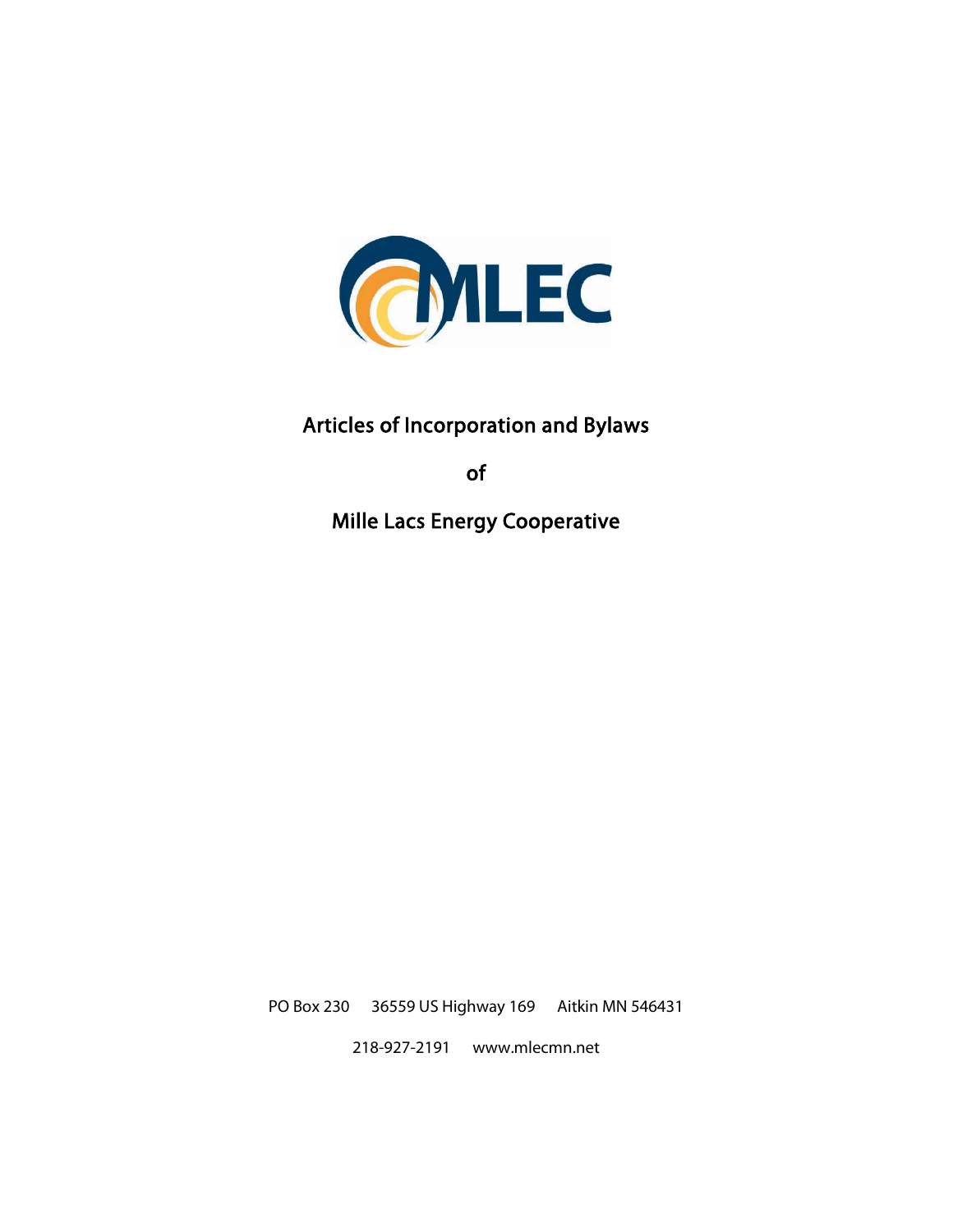# Articles of Incorporation and Bylaws

As Amended at the meeting of members on April 20, 2017

# RESOLUTION AMENDING ARTICLES OF INCORPORATION

 RESOLVED, that Articles I to V (inclusive), being all of the existing Articles of this Cooperative hereby are amended and restated so as to read, in their entirety, as follows:

## ARTICI F I.

Section 1. The name of this Cooperative shall be MILLE LACS ENERGY COOPERATIVE.

 Section 2. The Cooperative shall conduct its business on the cooperative model and the purposes for which it is formed are to sell, provide, deliver, furnish or distribute electric energy and other services to its members and patrons and to engage in any other lawful business.

 This Cooperative shall be authorized to exercise and enjoy all of the powers, rights, and privileges granted to or conferred upon cooperatives of the character of this Cooperative by the laws of the State of Minnesota now or hereafter in force.

Section 3. The registered office and principal place of business of this Cooperative is at 36559 US Highway 169, Aitkin, Minnesota 56431.

## ARTICLE II.

The period of duration of this Cooperative shall be perpetual.

## ARTICLE III.

 Section 1. This Cooperative is organized on a non-stock, membership basis. The Cooperative will maintain appropriate membership records.

Section 2. Members shall have only one vote in the affairs of this Cooperative and membership in this Cooperative shall not be transferable except with the approval and consent of the Board of Directors of this Cooperative.

Section 3. No interest or dividends shall be paid upon capital furnished to the Cooperative by its members or patrons.

 The net income of the Cooperative, except for amounts set aside as capital reserves or additional reserves shall be distributed on the basis of patronage as provided in the Bylaws. The records of this Cooperative may show the interest of patrons and members in the reserves.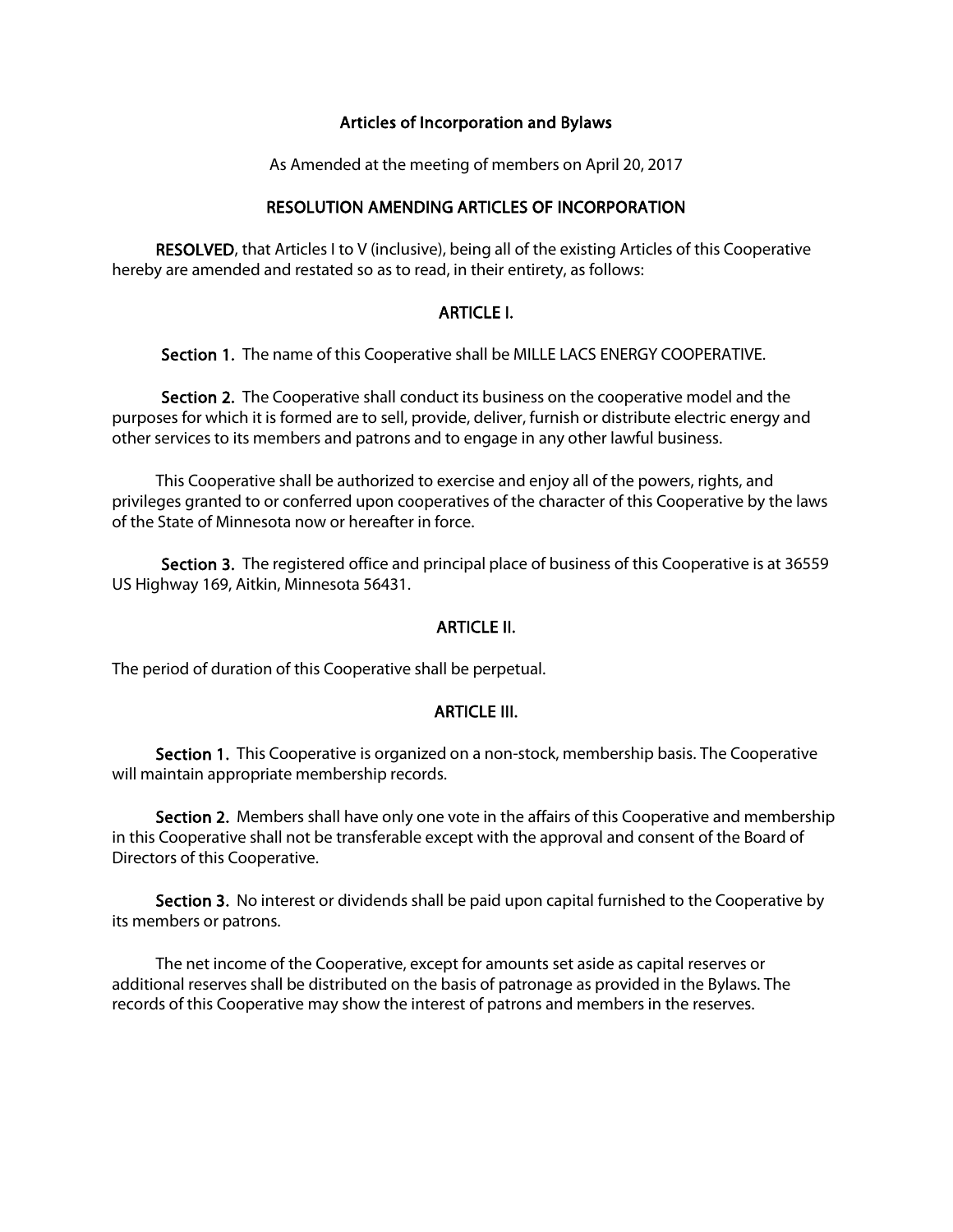#### ARTICLE IV.

 To the fullest extent permitted by laws governing cooperative associations, as the same exists or may hereafter be amended, a director of this Cooperative shall not be personally liable to the Cooperative or its members, patrons or non-patrons for monetary damages for breach of fiduciary duty as a director.

# ARTICLE V.

 These Articles of Incorporation may be altered, amended, or repealed by the affirmative vote of not less than two-thirds (2/3) of the members, present in person or represented by mail vote, at any annual or special meeting; provided, however, that the Articles of Incorporation of this Cooperative shall not be altered, amended, or repealed at any meeting of the members unless notice of such proposed alteration, amendment, or repeal shall have been contained in the notice of each meeting.

 RESOLVED, FURTHER, that the President or Vice President and the Secretary or Assistant Secretary hereby are authorized and directed to prepare, execute, acknowledge, file and record such certificates or other additional instruments, and to do and perform any and all other or additional acts which may be necessary or proper to make the foregoing amended and restated Articles of Incorporation effective as provided by law.

## RESOLUTION AMENDING BYLAWS

 "Resolved, That Articles I to VIII (inclusive), being each and all of the existing Bylaws of this Cooperative hereby are amended and restated to read in their entirety, as follows:

#### ARTICLE I - Members

Section 1. Qualifications and Obligations. Any person or entity shall become a member of Mille Lacs Energy Cooperative by taking delivery of electric energy from the Cooperative.

The member shall comply with and be bound by the Articles of Incorporation and Bylaws of the Cooperative and any rules, regulations and policies adopted by the Board.

 Section 2. Membership. No person or entity may have more than one membership in the Cooperative.

 Section 3. Removal of Directors and Officers. The members shall have the power to remove any director or officer for cause. Any member may bring charges, which shall be specifically stated, against an officer or director by filing them in writing with the Secretary, together with a petition signed by 10% of the members, requesting removal of the officer or director in question. Such charges must be filed at least 30 days before either an annual or special meeting at which the removal request will be acted upon by the members. The Secretary shall immediately inform the officer or director against whom such charges have been brought in writing of such charges. Such officer or director shall have the right to counsel, present evidence, and to be heard in person at such meeting, and the member or members bringing such charges shall have the same right. If more than one director or officer has been charged, voting shall be upon each director or officer separately. The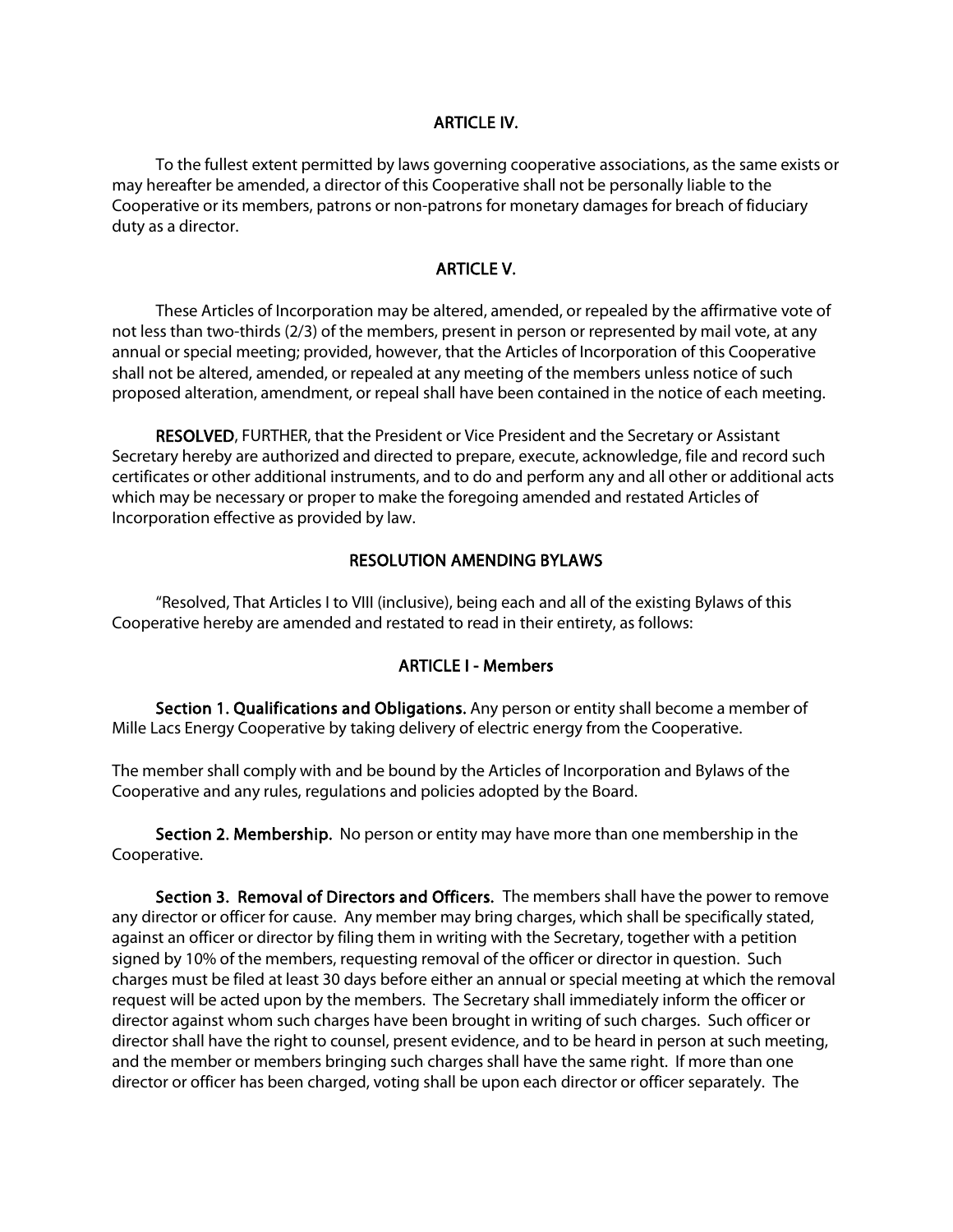removal shall be voted upon at such meeting and any vacancy created by such removal may be filled by the members at such meeting.

# ARTICLE II - Meetings of Members

 Section 1. Annual Meeting. The Annual Meeting of the members shall be held at such time and place as may be determined by resolution of the Board of Directors prior to issuance of the notice of meeting for the purpose of electing directors, passing upon reports concerning the prior fiscal year and transacting such other business as may come before the meeting. If the election of directors shall not be held on the day designated herein for any annual meeting or at any adjournment thereof, the board of directors shall cause the election to be held at a special meeting of the members as soon thereafter as conveniently may be. Failure to hold the annual meeting at the designated time shall not work a forfeiture or dissolution of the Cooperative.

 Section 2. Notice of Annual Meeting. The Secretary of the Cooperative shall give notice of such meeting by publication in a legal newspaper published in the county of the principal place of business of the Cooperative or by publication in any magazine, periodical, or house organ regularly published by or on behalf of the Cooperative and circulated generally among its members at least two (2) weeks previous to the date of the meeting, or by mailing notice thereof to each and every member personally, at the address as it appears on the records of the Cooperative, not less than fifteen (15) days previous to the date of the meeting.

 Section 3. Special meetings. Special meetings of the members may be called by a majority of the directors of the Cooperative or upon the written petition of at least twenty percent (20 percent) of all members. Special meetings of the members may be held at any place within the area served by the Cooperative specified in the notice of the special meeting.

 Section 4. Notice of Special Meeting. It shall be the duty of the President to cause the Secretary to give notice of the time, place and purpose of the special meeting in the manner as provided by publication or mailed notice in Section 2 above for Annual meetings. Such notice shall be issued within ten (10) days from and after the date of the presentation of such petition mentioned in Section 3 of Article II, and such special meeting shall be held within thirty (30) days from and after the date of the presentation of the petition. Upon the mailing of any notice of an annual or special meeting of the members of the Cooperative the Secretary of the Cooperative shall execute a certificate setting forth a correct copy of the notice and showing the date of the mailing thereof and that the same was mailed within the time and in the manner prescribed by law. The certificate shall be made a part of the record of the meeting. Failure of any members to receive any such notice shall not invalidate any action which may be taken by the members at any such annual or special meeting.

 Section 5. Mail Votes. Any member who is absent from any meeting of the members may vote by mail on the ballot herein prescribed upon any motion, resolution, amendment, or any other matter authorized by law which the Board of Directors may in its discretion submit to the members for vote by them. Such ballot may be in the form prescribed by the Board of Directors and shall contain the exact text of the proposed motion, resolution, amendment, or other matter to be acted upon at such meeting and the date of the meeting and space opposite the text of such motion, resolution, amendment, or other matter in which such member may indicate his or her affirmative or negative vote thereon. Such member shall express his or her vote by marking an "X" in the appropriate space upon such ballot. The member shall mail or deliver the ballot to the Cooperative, or to a place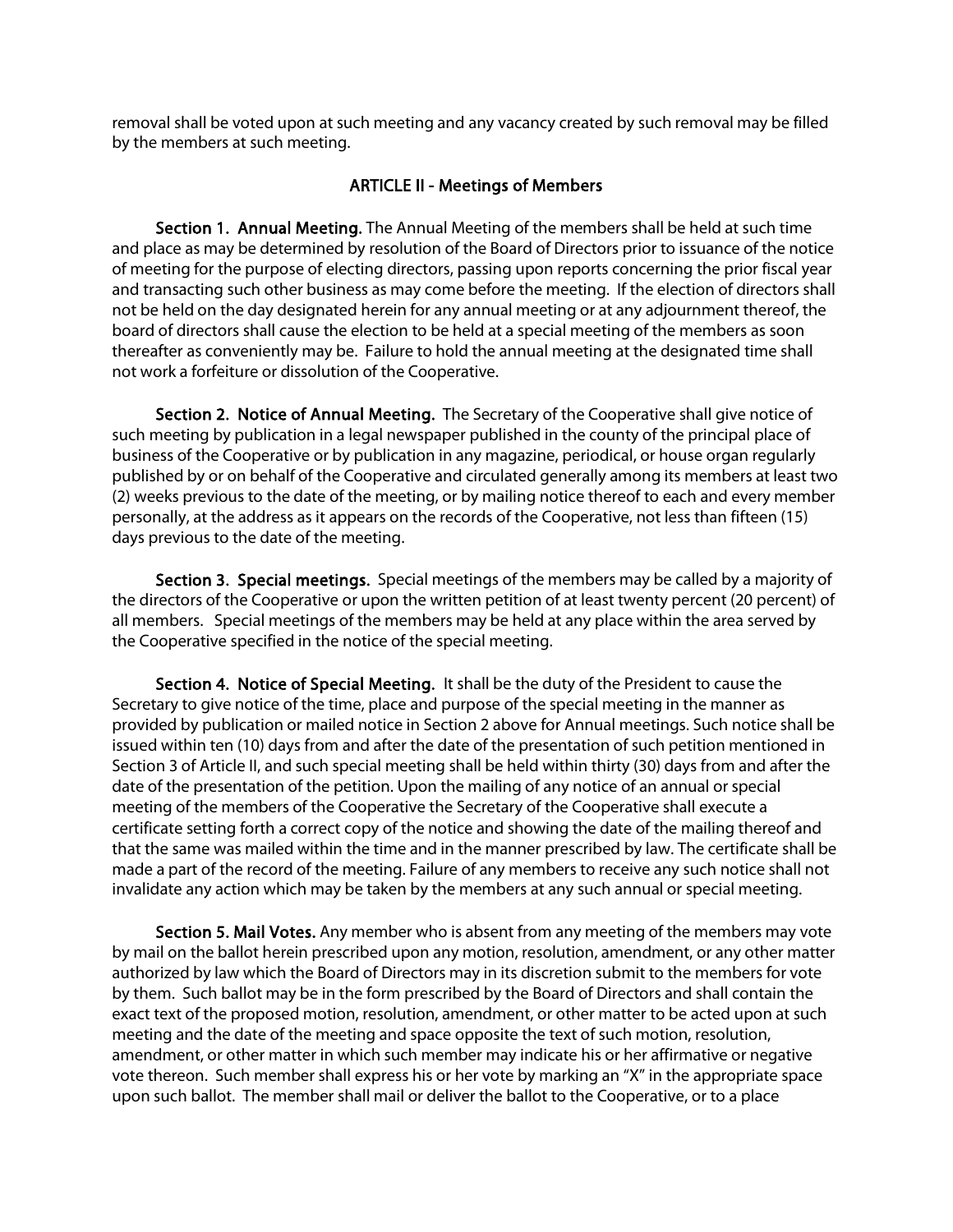designated by the Cooperative, in a sealed plain envelope inside another envelope bearing the member's name. If the ballot is received by the Cooperative on or before the date of the meeting, the ballot shall be accepted and counted as the ballot of the absent member. The Cooperative shall notify members of the date by which any mail ballots must be received to be counted.

 Section 6. Quorum. A quorum necessary for the transaction of business at any meeting of the members shall be at least fifty (50) members. In determining a quorum on a question submitted to a vote by mail, members present in person or represented by mail votes shall be counted. The quorum shall be established by a registration of the members present at such meeting. The registration shall be verified by the President and Secretary and shall be reported in the minutes of the meeting.

 Section 7. Voting. Each member shall be entitled to one (1) vote and no more upon each matter submitted to a vote at a meeting of the members. At all meetings of the members at which a quorum is present all questions shall be decided by a vote of a majority of the members voting thereon at such meeting in person or by mail, except as otherwise provided by law, the Articles of Incorporation of the Cooperative or these Bylaws. Joint members shall be entitled to one (1) vote and no more upon each matter submitted to a vote at a meeting of the members.

 Whenever a vote of members of the Cooperative is required or provided for on any matter, the spouse of the member may vote on behalf of the member, unless the member has indicated otherwise in writing to the Cooperative, but there shall be only one such vote per membership.

Section 8. Unopposed Candidates Elected by Acclamation. In the event there is only one candidate duly nominated for election to a director position for a district, the single candidate nominated for such district shall be deemed elected by acclamation as an unopposed candidate, and no member voting shall be required for such uncontested director position. The official notice of the annual meeting of members shall state the name of any candidate elected by acclamation, and the individual presiding at the annual meeting will announce that the uncontested candidate was elected by acclamation, and that no vote was required. Each elected director shall take office as of the end of such annual meeting.

# ARTICLE III - Directors

 Section 1. General Powers. The business and affairs of the Cooperative shall be managed by a board of seven (7) directors, which shall exercise all of the powers of the Cooperative except such as are by law or by the Articles of Incorporation of the Cooperative or by these Bylaws conferred upon or reserved to the members.

 Section 2. Qualifications and Tenure. No member shall be eligible to become or remain a director of the Cooperative who is not taking delivery of electric energy from the Cooperative and a member of the district for which they were nominated or elected, or who is employed by or financially interested in a business which is in competition with the Cooperative or an affiliated business of the Cooperative or sells its products or services to the Cooperative or an affiliated business of the Cooperative.

 For elections of Directors, the members shall be divided into seven (7) districts, on the basis of the place where each member resides or if a member does not reside within the territory served by this Cooperative, then on the basis of the place where such member takes delivery of the most electric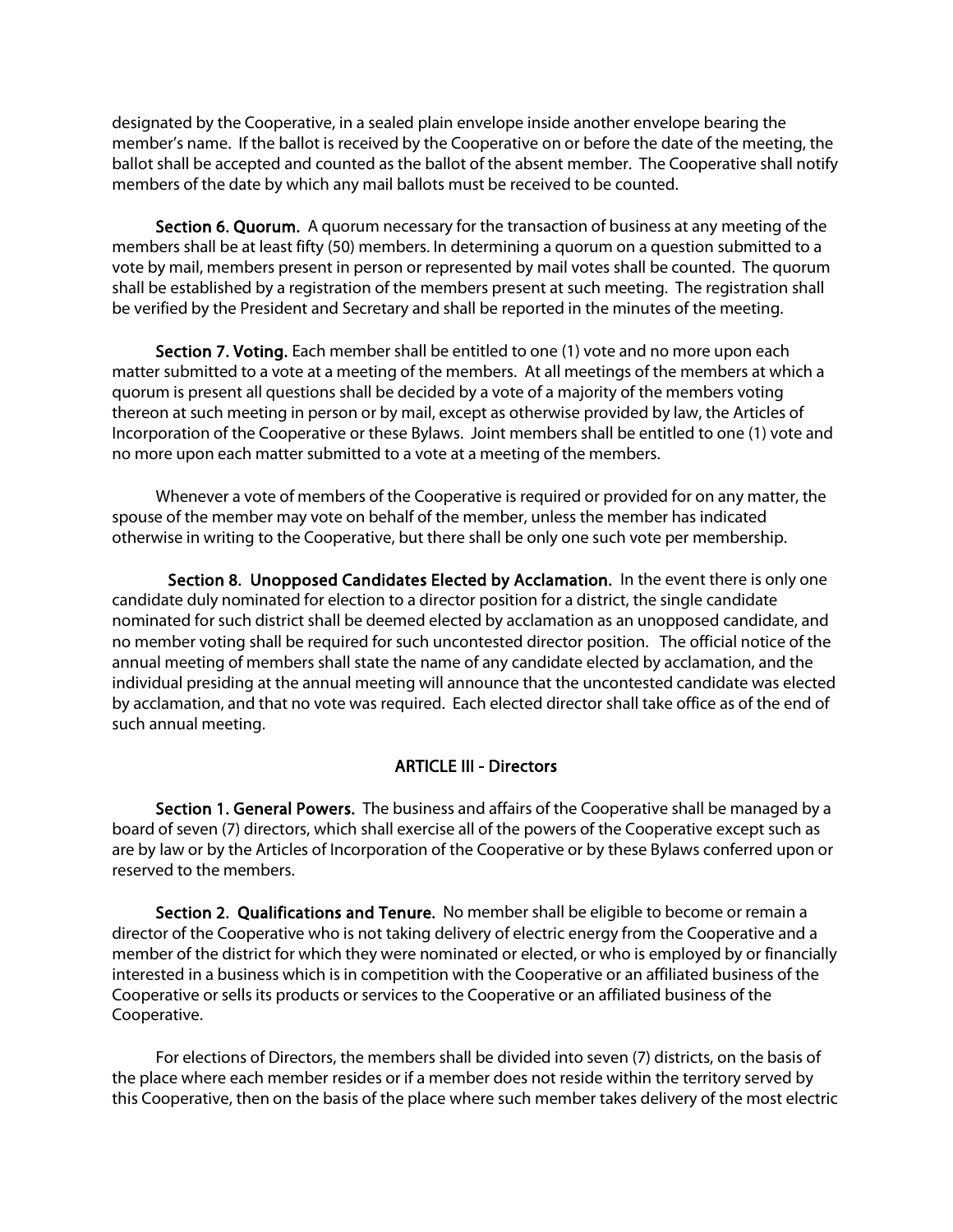energy from this Cooperative. One, and only one, director shall be elected from each of the following districts:

District No. 1 shall be comprised of the City of Onamia and the following townships in Mille Lacs County: North Kathio No. 60, South Kathio No. 63, South Harbor No. 64, Onamia No. 67, Bradbury No. 68 and Dailey No. 69; and the following in Crow Wing County: Roosevelt No. 61.

District No. 2 shall be comprised of the following Townships in Crow Wing County: Rabbit Lake No. 35, Deerwood No. 38, Bay Lake No. 49, Nokay Lake No. 50.

District No. 3 shall be comprised of the City of Garrison and the following Townships in Aitkin County: Lakeside No. 54, Idun No. 58, Seavey No. 55; and the following in Mille Lacs County: Eastside No. 59; and the following in Crow Wing County: Garrison No. 52.

District No. 4 shall be comprised of the City of McGregor and the following Townships in Aitkin County: Jevne No. 28, McGregor No. 29, Spalding No. 30, Davidson No. 31, Kimberly No. 32, Spencer No. 33, Aitkin No. 34, Lee No. 42, Rice River No. 43 and Workman No. 17.

District No. 5 shall be comprised of the following Townships in Aitkin County: Nordland No. 40, Glen No. 41, Jewett No. 45, Malmo No. 46.

District No. 6 shall be comprised of the City of Palisade and the following Townships in Aitkin County: Verdon No. 7, Unorganized T51-R25 No. 8, White Elk No. 11, Bain No.12, Hebron No. 13, Libby No. 14, Logan No. 18, Waukenabo No. 19, Esquagamah No. 20, Unorganized T48-R27 No. 25, Morrison No. 26 and Fleming No. 27 and the following in Crow Wing County: Ross Lake No. 21, Fairfield No. 22, Dean Lake No. 24.

District No. 7 shall be comprised of the following Townships in Aitkin County: Farm Island No. 39, Wealthwood No. 47, Hazelton No. 48.

No director shall serve more than seven (7) consecutive 3-year terms after January 1, 1992.

Section 3. Open Filing. It shall be the duty of the Cooperative to solicit and promote not less than sixty (60) days nor more than one hundred thirty-five (135) days before the date of a meeting of the members at which directors are to be elected, open filing for Director candidates for each annual election. The Cooperative shall use every reasonable effort to assure that there are at least two (2) candidates to stand for election from each district for which a director is to be elected. The Cooperative shall prepare and post at the principal office before the meeting a list of the Director candidates; such list shall also be mailed to each member through the medium of the Cooperative Newsletter. A sample ballot marked "Sample Ballot for Directors" containing the names of all the Director candidates so posted, alphabetically arranged by district, and shall be mailed with the notice of meeting. The Secretary shall also mail with the notice of meeting a statement of the number of directors to be elected. The members may, at any meeting at which a director or directors shall be removed, as hereinbefore provided, elect a successor or successors thereto without compliance with the foregoing provisions with respect to open filing of Director candidates. No member may be elected to a Director position except in the manner provided in this subsection. No write-in ballots shall be accepted. Failure to comply with any provisions of this Section shall not affect the validity of any election.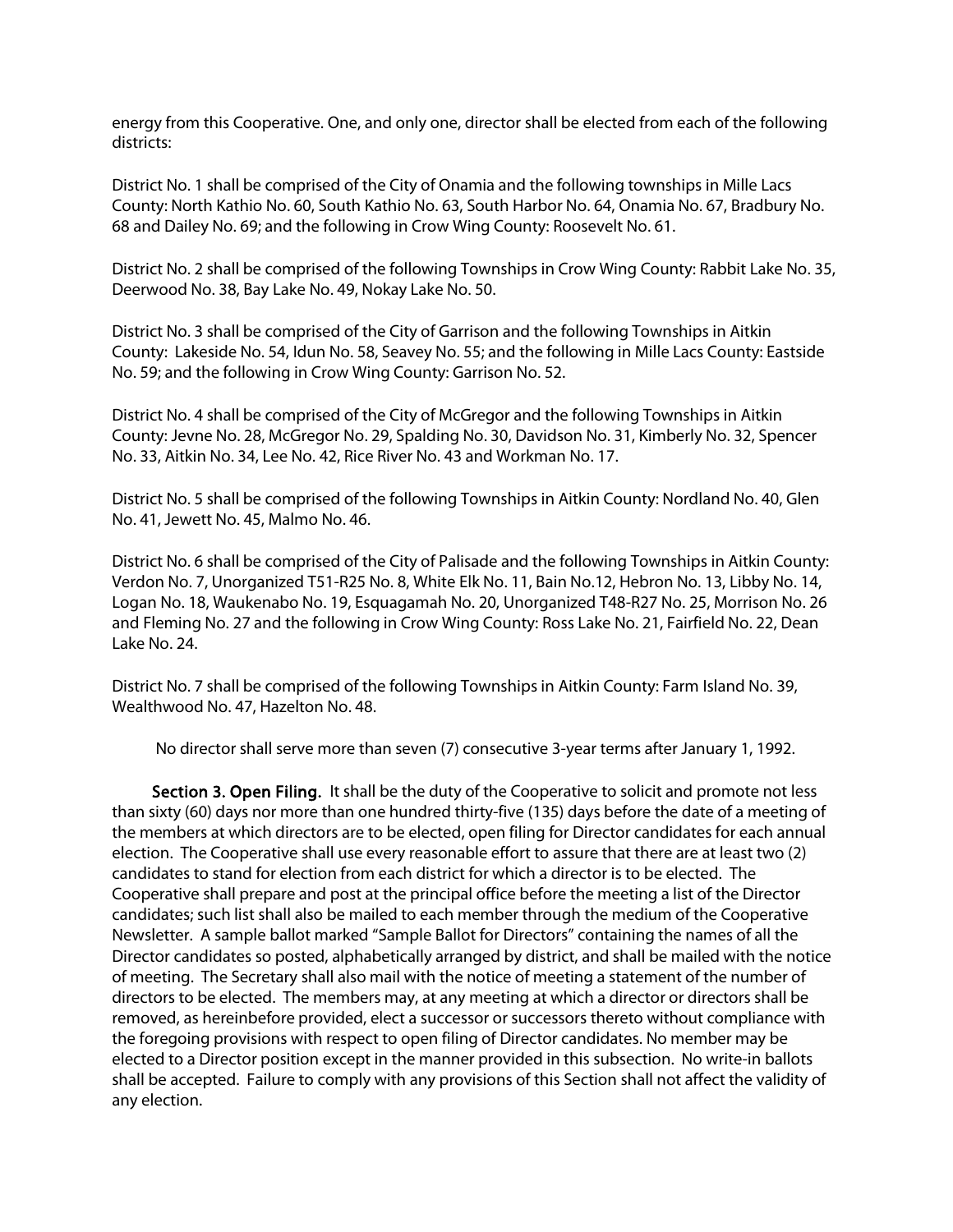Section 4. Elections. Directors shall be elected at the annual meeting by those members who are present in person at the annual meeting or by mail vote in accordance with the procedures set forth in Article II, Section 5 and written policy of the Cooperative. Election of Directors may also be done by electronic means if the Cooperative is able to authenticate that it is the cooperative member who is casting the vote. No election of directors by electronic vote shall be permitted unless the ballot states that voting by electronic means is authorized and notice of voting by electronic means also is given to the members not less than 14 days in advance of the annual meeting by written notice and posting in the principal office of the Cooperative. The candidate who receives more votes than any other candidate residing in the same district shall thereby be elected for that district. In case of a tie vote, the winner shall be determined by a flip of a coin, in which case the Chairman of the meeting at which Directors are being elected shall name a person who will toss the coin. The calling of heads or tails shall be in alphabetical order by the candidates. If more than two are tied, the process of elimination shall be in alphabetical order.

 Section 5. Vacancies. Each vacancy occurring on the Board of Directors other than by the removal of a director by the members or by the expiration of a term, may be filled until the next annual meeting of the members by a vote of the remaining directors. In the event that a director becomes totally incapacitated, which shall be determined to a reasonable medical certainty, the remaining directors may declare that a vacancy exists and appoint a director who shall serve until the next annual meeting or until a successor has been elected and qualified. If a director is absent without cause from three scheduled board meetings within any one-year period, the remaining directors may declare that a vacancy exists and appoint a director who shall serve until the next annual meeting or until a successor has been elected and qualified.

 Section 6. Regular Meetings. A regular meeting of the Board of Directors may be held without notice other than this bylaw, immediately after and at the same place as the annual meeting of the members. A regular meeting of the board of directors may also be held monthly at such time and place as the Board of Directors may provide by resolution. Such regular monthly meetings may be held without notice other than such resolution fixing the time and place thereof.

 Special meetings may be called by the President or a majority of the directors. All meetings shall be held on such notice, if any, as the board may prescribe; but any business may be transacted at any meeting without mention of such business in the notice, if any, of the meeting. Such special meetings may be held by conference call or other electronic means with any action taken ratified at the following regular board meeting.

 Section 7. Quorum. A quorum shall consist of a majority of the directors. A majority vote of the directors present shall decide all questions except where a greater vote is expressly required by law or these Bylaws. If less than a majority of the directors are present at a meeting, a majority of the directors present may adjourn the meeting from time to time without further notice.

 Section 8. Compensation. Directors as such shall not receive any salary for their services, but by resolution of the Board of Directors may receive reasonable compensation for services to the Cooperative.

 Section 9. Bonds. The Board of Directors shall require each officer, agent and employee having control or custody of any of this Cooperative's funds or property to furnish a surety bond satisfactory to said board and the cost thereof shall be paid by this Cooperative.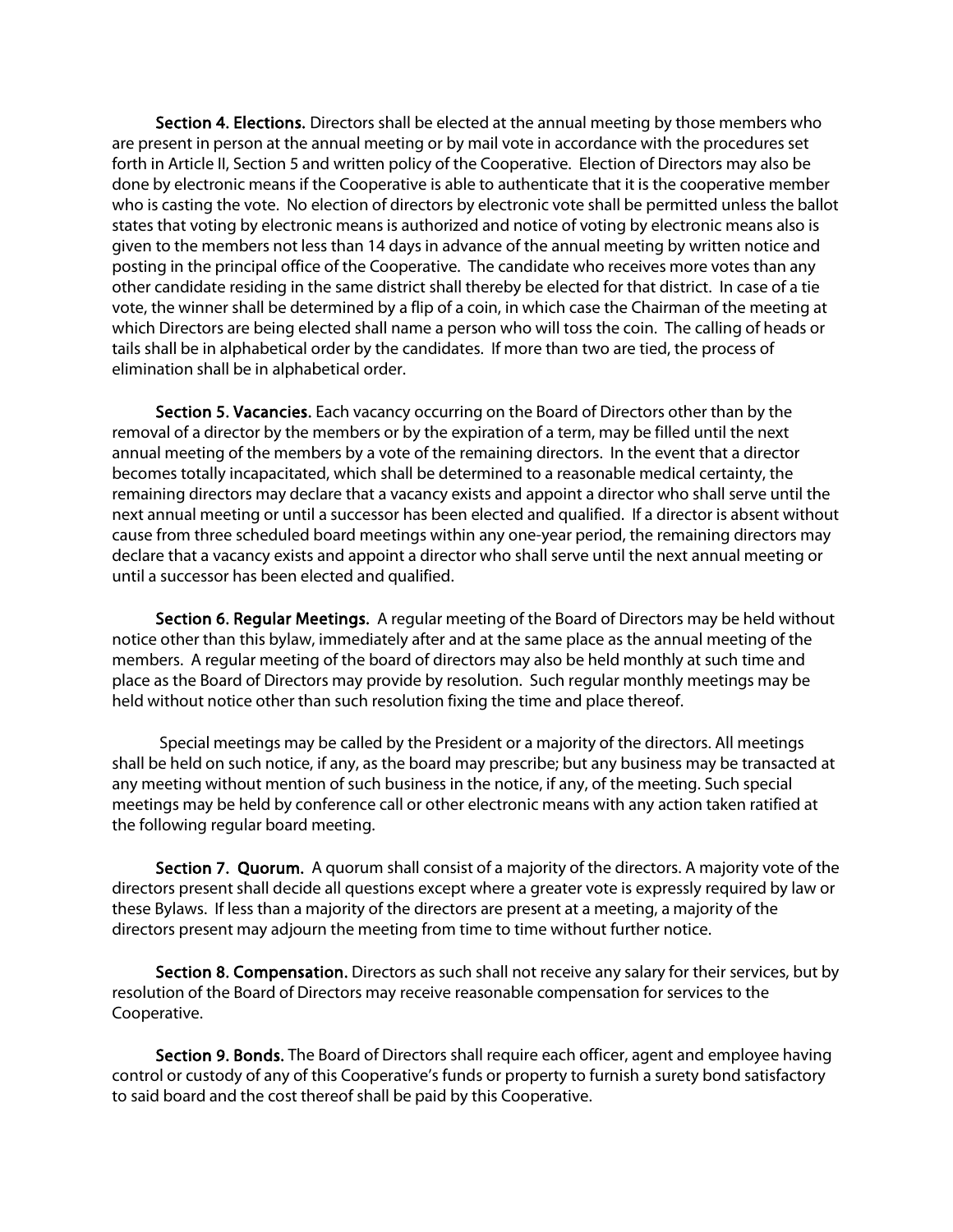Section 10. Audit and Report. The Board of Directors shall have the books of this Cooperative audited by a certified public accountant at least once each fiscal year and the report of such audit shall be made at the next annual meeting of the members.

 Section 11. Borrowing. The Board of Directors shall have power, which may be exercised only by a vote of a majority of all the directors, to authorize and approve the borrowing of money and the pledging and mortgaging of any or all of the assets of this Cooperative as security for the sums so borrowed.

 Section 12. Corporate Seal. The Board of Directors may adopt, alter or abandon the use of a corporate seal.

 Section 13. Executive Committee. The Board of Directors may appoint an Executive Committee of not less than three (3) directors, one of whom shall be the President. Such committee shall not have any authority either (I) to fill any vacancy either in any elective office or in its own membership or in the Board of Directors, or (II) to employ or discharge any General Manager for this Cooperative, or (III) to call any meeting of the members, or (IV) to meet or otherwise to act at any time when either the Board of Directors or the members are holding a meeting, or (V) to do anything which is required by law to be done only by the Board of Directors and which said board cannot lawfully delegate to such a committee; but said committee shall have such other powers and duties as the Board of Directors may delegate to or require of it.

# ARTICLE IV - Officers

Section 1. Election of Officers. Promptly following each annual meeting of the members of this Cooperative, or as soon thereafter as conveniently may be, the Board of Directors shall elect from among the directors a President and a Vice President, and shall at the same time elect a Secretary and a Treasurer who may, but need not, be directors. The offices of Secretary and Treasurer may be held by the same person and, when so held, may be termed Secretary/Treasurer. The Board of Directors may appoint such additional officers with such titles, powers, and duties, and for such terms, as said board may determine.

Section 2. Removal. Any officer or agent elected or appointed by the Board of Directors may be removed by the Board of Directors whenever in its judgment the best interests of the Cooperative will be served thereby.

Section 3. Vacancies. Except as otherwise provided in these Bylaws, a vacancy in any office may be filled by the Board of Directors for the unexpired portion of the term.

## Section 4. The President shall:

- (a) Preside over all meetings of the members and of the Board of Directors and of the Executive Committee; and
- (b) Have all authority ordinarily held by the President of a corporation, but shall not be obligated either to devote full time to the business of this Cooperative or to actively supervise all of its ordinary business.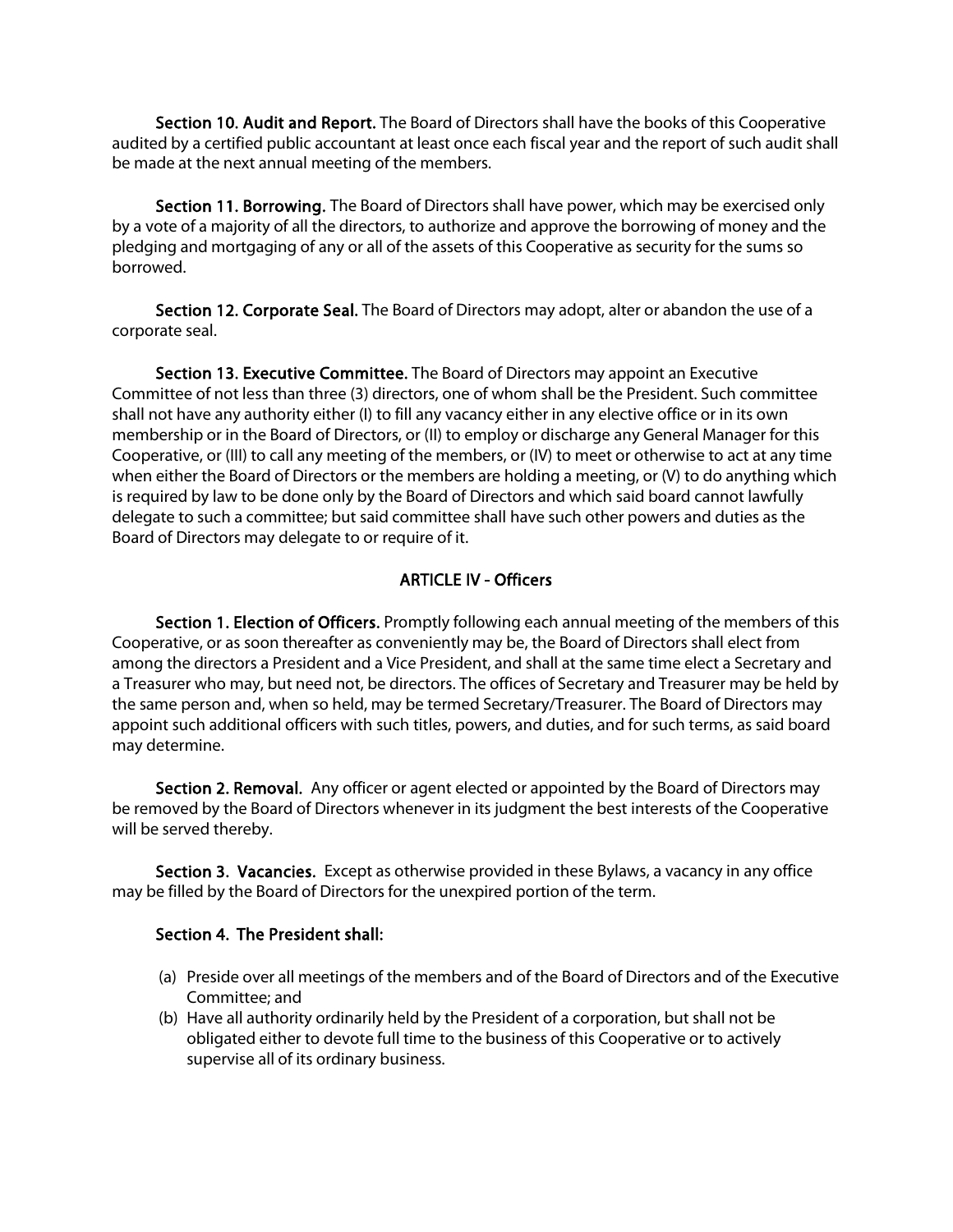Section 5. The Vice President, in the absence or disability of the President, shall perform the duties of the President.

# Section 6. The Secretary shall:

- (a) Take or supervise the taking of complete minutes of all meetings of the members and of the Board of Directors and of the Executive Committee, and
- (b) Submit to the annual meeting of the members a report covering the business of this Cooperative for the previous fiscal year and showing the condition of this Cooperative at the close of said fiscal year; and
- (c) Give, or cause to be given, all notices as required by law or these Bylaws; and
- (d) Perform such additional duties as may be required of him or her by the Board of Directors.
- (e) Upon the request of the Secretary, the Board of Directors shall authorize the Secretary to delegate any or all of these duties to responsible employees of the Cooperative.

# Section 7. The Treasurer shall:

- (a) Supervise the safekeeping of all funds and property of this Cooperative; and
- (b) Supervise the keeping of complete books and records of all financial transactions of this Cooperative; and
- (c) Perform such additional duties as may be required of him or her by the Board of Directors.
- (d) Upon the request of the Treasurer, the Board of Directors shall authorize the Treasurer to delegate any or all of these duties to responsible employees of the Cooperative.

 Section 8. General Manager. The Board of Directors shall employ a General Manager, who may be but who shall not be required to be a member of the Cooperative, and fix his or her compensation and all other terms of his or her employment. The General Manager shall actively supervise all of the ordinary business of this Cooperative, and shall employ and discharge all other employees of this Cooperative, and shall perform such additional duties and shall have such additional powers as the Board of Directors may require or may delegate to him or her.

# ARTICLE V - Distribution of Earnings

 Section 1. Members, Patrons and Non-Patrons. The Cooperative shall at all times be operated on a Cooperative non-profit basis for the mutual benefit of its members and patrons. For purposes of this Article V:

- Member A customer which has agreed to the terms of membership specified by the Cooperative, is entitled to one vote, is entitled to the return of the excess paid over the cost of service (i.e. capital credits), and has a vested interest in the net savings of the organization. Bylaws of the Cooperative, or state law, define who may become a member.
- Patron A customer that is entitled to the return of the excess paid over the cost of service (i.e., capital credits); a patron may be a member or a nonmember.

#### Non-Patron A nonmember customer not entitled to capital credits.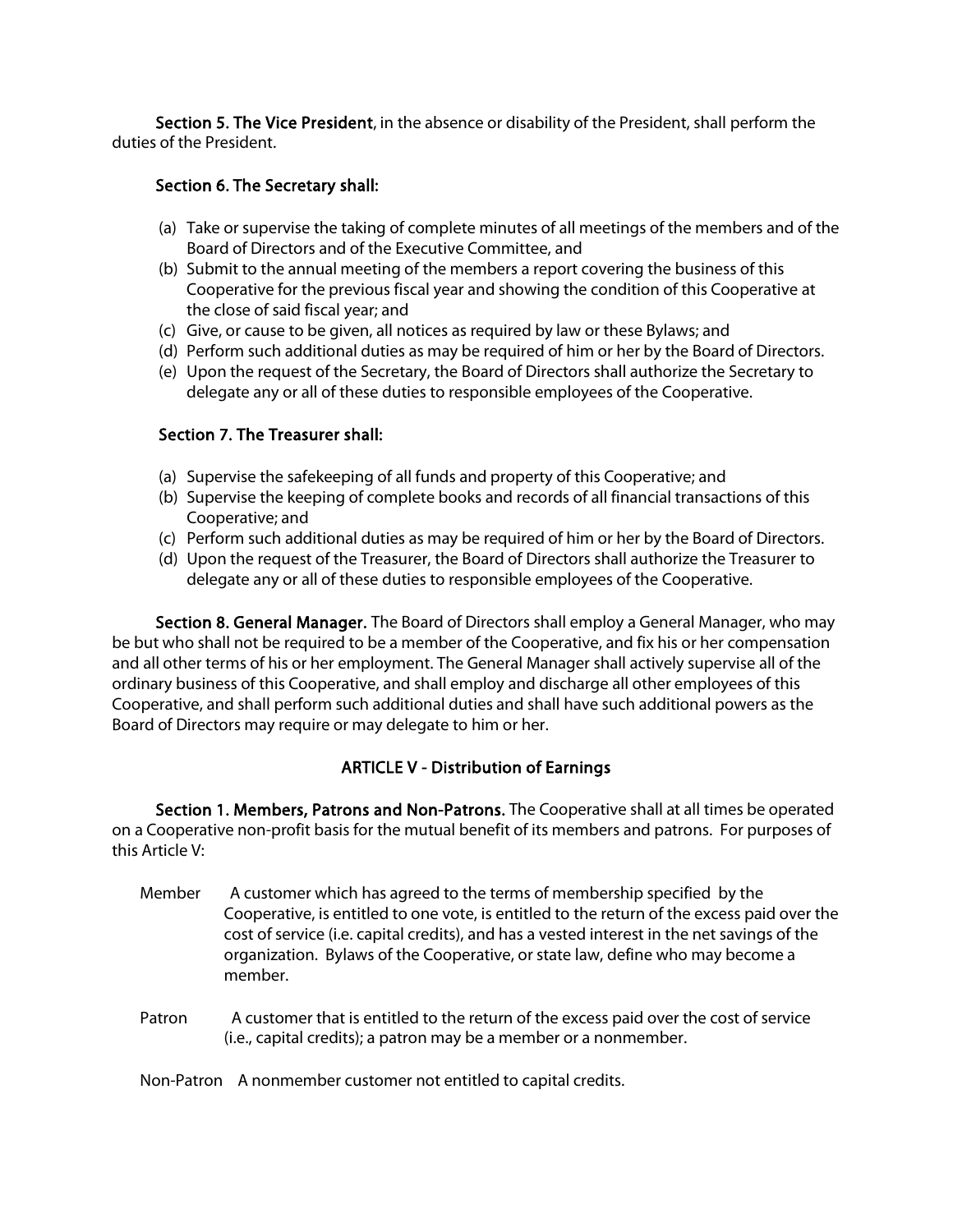Section 2. Capital Credits in Connection with Delivery and Sale of Electric Energy. In the delivery and sale of electric energy, the Cooperative's operations shall be so conducted that all members and patrons will, through their patronage, furnish capital for the Cooperative. In order to induce patronage and to assure that the Cooperative will operate on a non-profit basis, the Cooperative is obligated to account on a patronage basis to all its members and patrons for all amounts received and receivable from the delivery and sale of electric energy in excess of operating costs and expenses properly chargeable against the delivery and sale of electric energy. All such amounts in excess of operating costs and expenses at the moment of receipt by the Cooperative are received with the understanding that they are furnished by the members and patrons as capital. The member and patron is fully vested in these amounts. The Cooperative is obligated to allocate to a capital account for each member and patron all such amounts in excess of operating costs and expenses. The books and records of the Cooperative shall be set up and kept in such a manner that, at the end of each fiscal year, the amount of capital, if any, so furnished by each member and patron is clearly reflected and allocated in an appropriate record to the capital account of each member and patron. All such amounts allocated to the capital account of any member and patron shall have the same status as though they had been paid to the member and patron in cash in pursuance of a legal obligation to do so, and the member and patron had then furnished the Cooperative corresponding amounts for capital.

 All other amounts received by the Cooperative from its operations in excess of cost and expenses shall, insofar as permitted by law, be

- (a) used to offset any losses incurred during the current or any prior fiscal year and
- (b) to the extent not needed for that purpose, allocated to its members and patrons

Section 3. Non-Operating Income. All amounts received by the Cooperative from its other activities including, but not limited to, investments, rentals and other incidental services, in excess of costs and expenses properly chargeable against such activities shall, insofar as permitted by law, be (1) used to offset any losses incurred during the current or any prior fiscal year and (2) to the extent not needed for that purpose, retained or allocated, at the Board's discretion, among the classes of business for which the receipts exceed the allocable costs and expenses, in proportion to the amounts of such margins, and to its Members on a patronage basis. Any amount so allocated shall be included as a part of the capital credited to the accounts of members, as provided for in section 2. above.

Section 4. Reserves. The Cooperative may set aside such part of its net income as its Board of Directors deems advisable for the purpose of creating or maintaining a capital reserve. In addition to such capital reserve, the directors of the Cooperative may set aside a sum not to exceed five percent (5%) of the annual net income of the Cooperative which shall be used for the purposes of promoting and encouraging Cooperative organization, and may establish and accumulate reserves for new buildings, machinery, and equipment, depreciation, losses and other proper purposes.

 Section 5. Dissolution or Liquidation. In the event of dissolution or liquidation of the Cooperative after all outstanding indebtedness of the Cooperative shall have been paid, outstanding capital credits shall be retired without priority on a pro rata basis before any payments are made on account of property rights of members and former members. If, at any time prior to dissolution or liquidation, the Board of Directors shall determine that the financial condition of the Cooperative will not be impaired thereby, the capital credited to members' accounts may be retired in full or in part.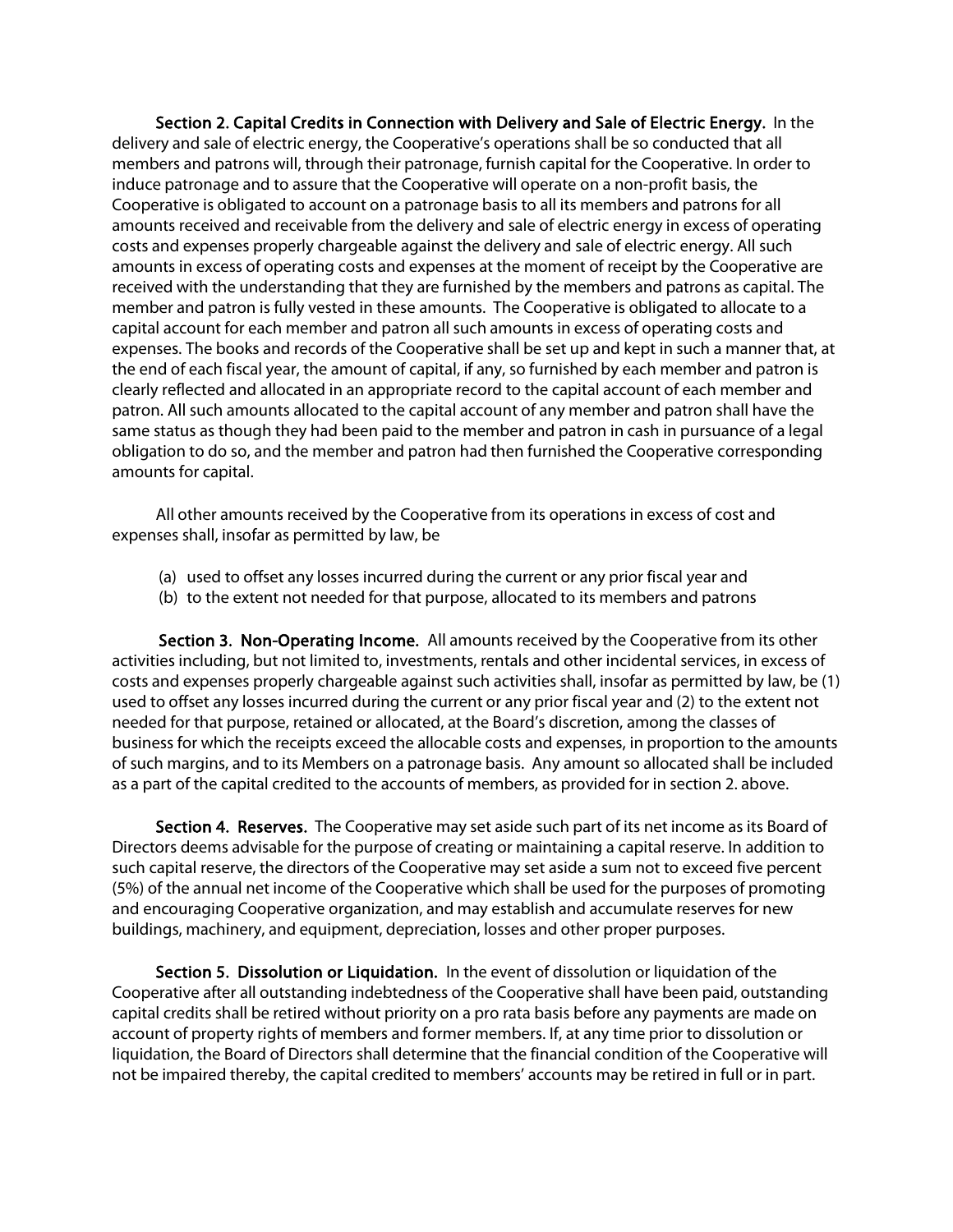Section 6. Retirement of Capital Credits. The Board of Directors shall determine the method, basis, priority and order of retirement, if any, for all amounts heretofore and hereafter furnished as capital. Notwithstanding the provision regarding retirement of capital credits above, the Board of Directors may authorize the early retirement of capital credits at a discount from face value taking into account the Cooperative's cost of capital. The determination of the eligibility for such discount and the discount rate to be applied shall be exclusively at the discretion of the Board. All amounts retained by the Cooperative resulting from the discounting procedure shall be classified as permanent reserve in the name of the Member/patron or former Member/patron to be redeemed only upon the dissolution or liquidation of the organization.

 In no event, however, shall any capital be retired contrary to the provisions of any unsatisfied mortgage executed by the Cooperative.

 Section 7. Agreement to First Lien on Member/Patron's Capital. The Cooperative, before the transfer in full or in part of the retirement of any capital credit to any Member's/patron's account, may deduct therefrom any amount owing by such Member/patron to the Cooperative, together with interest thereon at the organization's costs of equity capital. By becoming Members/patrons of the Cooperative, all Members/patrons are deemed to have granted a first lien on all capital credits or patronage refunds held for the Member/patron by the Cooperative to secure the payment of all indebtedness of the Member/patron to the Cooperative. This first lien may be perfected by possession of the collateral under the Uniform Commercial Code or through the filing of a Financing Statement with the office of the Secretary of State. The Articles of Incorporation, bylaws, tariffs, rules and regulations and policies of the Cooperative shall constitute a security agreement under the Uniform Commercial Code.

## ARTICLE VI – Arbitration

Any and all disputes or claims or controversies arising from or related in any way to the Cooperative's provision of electricity or other services or in its furnishing of any goods or in its conduct of its operations, other than disputes or claims relating to the payment for electrical energy and/or other services provided by the Cooperative, that are not resolved by agreement of the parties shall, at the request of any party, be resolved by binding arbitration by a single, impartial arbitrator. Arbitration shall take place in Aitkin, Minnesota, or as close to this location as possible. The selection of the arbitrator and all arbitration rules and procedures shall be determined pursuant to Minnesota Statues Chapter 572B and pursuant to the written procedures to be established from time to time by the Board of Directors. The determination of any dispute in arbitration shall be governed by the laws of the State of Minnesota, including, but not limited to, the Frye-Mack standard, and not the Daubert standard, with respect to expert testimony.

Based on the membership enacting this binding arbitration provision as a means of dispute resolution, each member of the Cooperative, by virtue of membership, agrees to arbitrate any and all claims or controversies according to the Bylaw and the regulations and policies prescribed by the Board of Directors, and further agrees to abide by and perform under all such policies and all such rules of arbitration, and to abide by and perform any awards made hereunder. This agreement to arbitrate disputes shall survive any withdrawal from or termination of a member's membership in the Cooperative.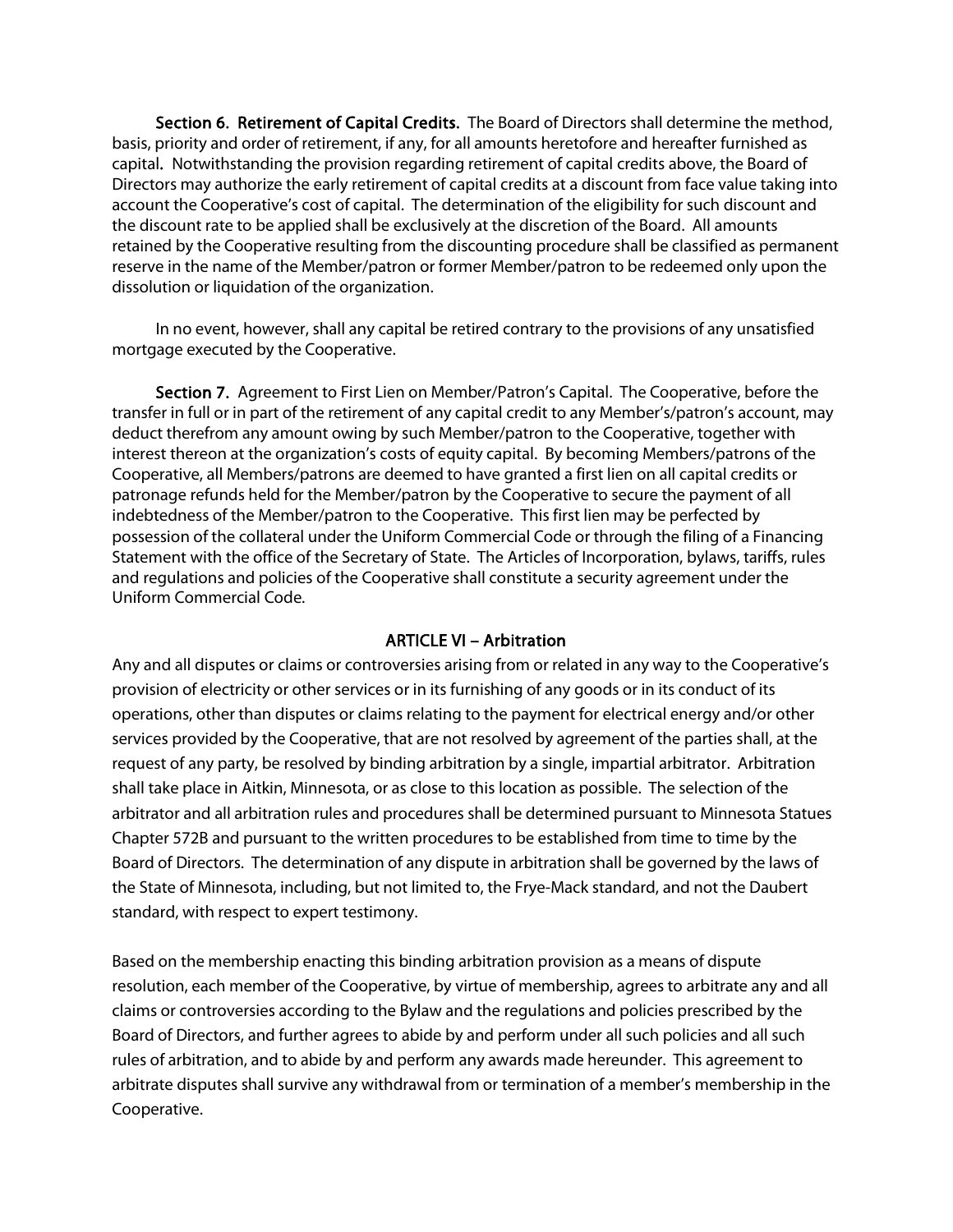## ARTICLE VII - Disposition of Property

 The Cooperative may not sell, mortgage, lease or otherwise dispose or encumber all or any substantial portion of its property unless such sale, mortgage, lease or other disposition or encumbrance is authorized by an affirmative vote of two-thirds (2/3rds) of the total number of members with voting rights at a meeting duly called for that purpose; provided, however, that notwithstanding anything herein contained, the Board of Directors of the Cooperative, without authorization by the members thereof, shall have full power and authority to authorize the execution and delivery of a mortgage or mortgages or a deed or deeds of trust upon, or in the pledging or encumbering of, and any or all of the property, assets, rights, privileges, licenses, franchises and permits of the Cooperative, whether acquired or to be acquired, and wherever situated, as well as the revenues and income therefrom, all upon such terms and conditions as the Board of Directors shall determine, to secure any indebtedness of the Cooperative to the United States of America, or any instrumentality or agency thereof, the National Rural Utilities Cooperative Finance Corporation, or any other lender.

## ARTICLE VIII - Miscellaneous

 Section 1. Waiver of Notice. Any member or board member may waive in writing any notice of a meeting required to be given by these Bylaws. The attendance of a member or board member at any meeting shall constitute a waiver of notice of such meeting by such member or board member, except in case a member or board member shall attend a meeting for the express purpose of objecting to the transaction of any business on the ground that the meeting has not been lawfully called or convened.

 Section 2. Policies, Rules and Regulations. The board shall have power to make and adopt such policies, rules and regulations, not inconsistent with law, the Articles of Incorporation or these Bylaws, as it may deem advisable for management, administration and regulation of the business and affairs of the Cooperative.

 Section 3. Area Coverage. The Board of Directors shall make diligent effort to see that electric service is extended to all unserved persons within the Cooperative service area who

 (a) desire such service and meet all reasonable requirements established by the Cooperative as a condition of such service.

 Section 4. Cooperative Newsletter and Subscriptions. The Board of Directors shall, and hereby are given the authority to, publish, print and distribute a newsletter, giving information concerning the operation of the Cooperative. Further, the Board of Directors shall be authorized, on behalf of and for circulation to the members periodically, to subscribe to such other newsletters or